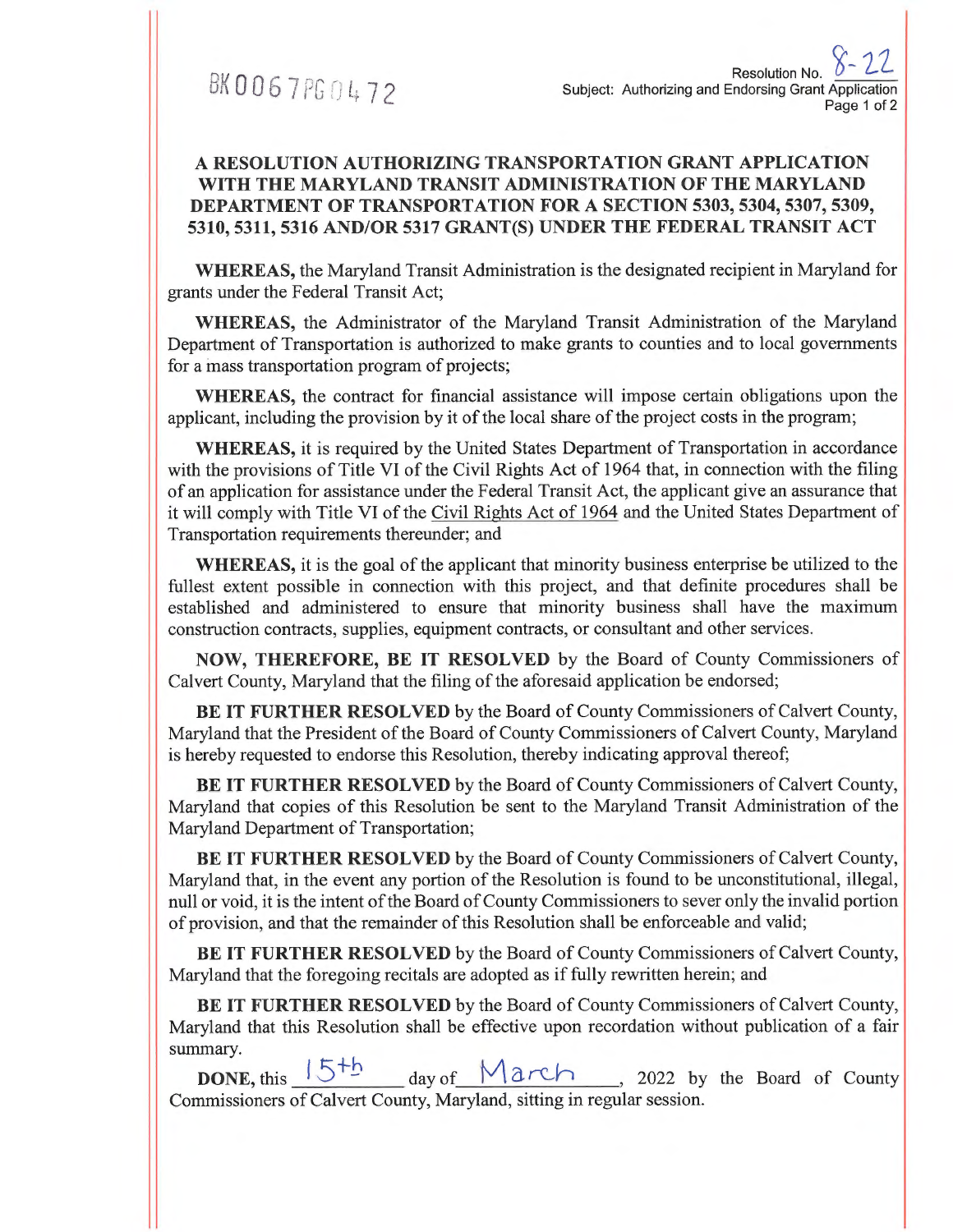Resolution No. BK 0067 PG 0473 Subject: Authorizing and Endorsing Grant Application Page 2 of 2 Aye:  $\frac{5}{1}$ Nay: Absent/Abstain:  $\chi$ **ATTEST: BOARD OF COUNTY COMMISSIONERS OF CALVERT COUNTY, MARYLAND**  achel Earl F. Hance, President Rachel M. Distel, Clerk Steven R. Weems, Vice President Approved for form and legal sufficiency C Christopher J. Gadway by: John Norris. **Tike Hart** County Attorney Kelly D. McConkey Endorsement of the **President of the Board as Prescribed Above**  Cel President, Board of County Commissioners of Calvert County, Maryland **Certificate**  .<br>Listori This certifies that the **President of** the Board of County Commissioners of Calvert County, Maryland did in **fact before me this** date, sign and execute this application and the foregoing Resolution.  $\frac{3 - 15 - 2012}{\text{Date}}$ 

Rachel M. Distel, Clerk to the Board of County Commissioners of Calvert County, Maryland